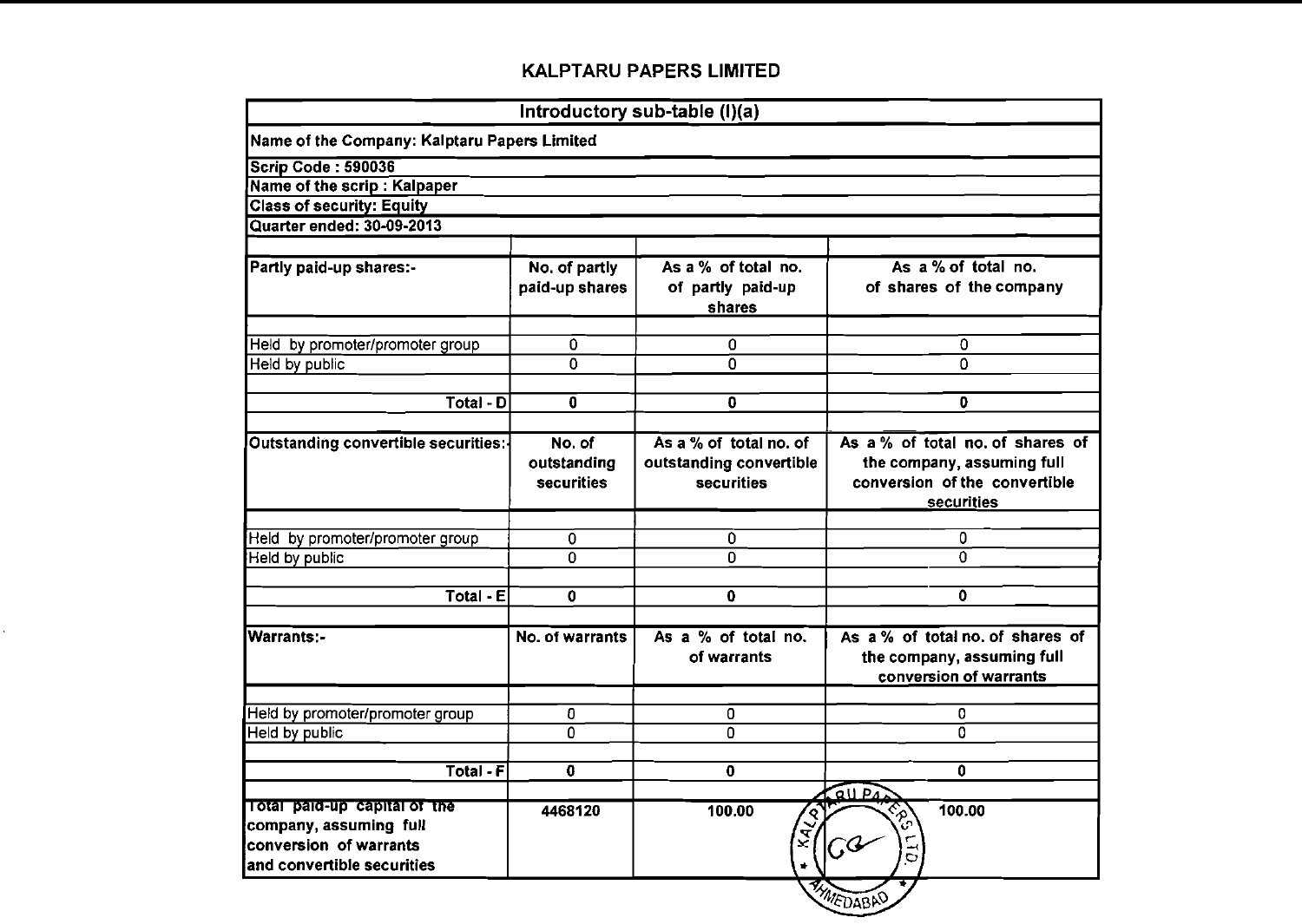$\sim 10^{-11}$ 

 $\mathcal{L}^{\text{max}}_{\text{max}}$  , where  $\mathcal{L}^{\text{max}}_{\text{max}}$ 

|                           |                                                                                    |                                  |                   | <b>Statement Showing Shareholding Pattern</b><br>Table $(I)(a)$    |                                                                    |                                    |                                           |                                         |
|---------------------------|------------------------------------------------------------------------------------|----------------------------------|-------------------|--------------------------------------------------------------------|--------------------------------------------------------------------|------------------------------------|-------------------------------------------|-----------------------------------------|
| Category<br>code          | Category of<br>Shareholder                                                         | Number of<br><b>Shareholders</b> |                   | Number of<br>shares held in<br>dematerialized<br>of shares<br>form | Total shareholding as a<br>percentage of total<br>number of shares |                                    | Shares Pledged or otherwise<br>encumbered |                                         |
|                           |                                                                                    |                                  |                   |                                                                    | As a<br>percentage<br>of $(A+B)^{1}$                               | As a<br>percentage<br>of $(A+B+C)$ | Number of<br>shares                       | As a percentage                         |
| $\overline{(\mathbf{l})}$ | (II)                                                                               | (III)                            | $\overline{(IV)}$ | $\overline{(V)}$                                                   | (VI)                                                               | (VII)                              | $\overline{\text{(VIII)}}$                | $\sqrt{(IX)} = (\frac{VIII}{VIV})^*100$ |
| (A)                       | <b>Shareholding of Promoter</b><br>and Promoter Group <sup>2</sup>                 |                                  |                   |                                                                    |                                                                    |                                    |                                           |                                         |
| $\mathbf{1}$              | Indian                                                                             |                                  |                   |                                                                    |                                                                    |                                    |                                           |                                         |
| (a)                       | Individuals/Hindu Undivided Family                                                 | $\overline{11}$                  | 1358336           | 1358336                                                            | 30.40                                                              | 30.40                              | $\boldsymbol{0}$                          | 0.00                                    |
| (b)                       | Central Government/ State<br>Government(s)                                         | $\theta$                         | 0                 | $\overline{0}$                                                     | 0.00                                                               | 0.00                               | $\bf{0}$                                  | 0.00                                    |
| (c)                       | Bodies Corporate                                                                   | $\overline{2}$                   | 1297350           | 1297350                                                            | 29.04                                                              | 29.04                              | $\mathbf{0}$                              | 0.00                                    |
| (d)                       | Financial Institutions/Banks                                                       | $\mathbf{0}$                     | $\bf{0}$          | 0                                                                  | 0.00                                                               | 0.00                               | $\mathbf 0$                               | 0.00                                    |
| (e)                       | Any Others(Specify)                                                                | $\boldsymbol{0}$                 | $\Omega$          | 0                                                                  | 0.00                                                               | 0.00                               | $\overline{\mathbf{0}}$                   | 0.00                                    |
|                           | Sub Total(A)(1)                                                                    | 13                               | 2655686           | 2655686                                                            | 59.44                                                              | 59.44                              | $\mathbf{0}$                              | 0.00                                    |
| $\mathbf{2}$              | Foreign                                                                            |                                  |                   |                                                                    |                                                                    |                                    |                                           |                                         |
| $\mathbf{a}$              | Individuals (Non-Residents Individuals/<br>Foreign Individuals)                    | $\mathbf{0}$                     | $\bf{0}$          | $\theta$                                                           | 0.00                                                               | 0.00                               | $\mathbf{0}$                              | 0.00                                    |
| $\mathbf b$               | <b>Bodies Corporate</b>                                                            | 0                                | 0                 | 0                                                                  | 0.00                                                               | 0.00                               | $\mathbf{0}$                              | 0.00                                    |
| $\mathbf{c}$              | <b>Institutions</b>                                                                | 0                                | $\mathbf{0}$      | 0                                                                  | 0.00                                                               | 0.00                               | $\overline{0}$                            | 0.00                                    |
| $\mathbf d$               | Any Others(Specify)                                                                | 0                                | $\overline{0}$    | 0                                                                  | 0.00                                                               | 0.00                               | $\mathbf{0}$                              | 0.00                                    |
|                           |                                                                                    |                                  | $\overline{0}$    | 0                                                                  | 0.00                                                               | 0.00                               | $\mathbf{0}$                              | 0.00                                    |
|                           | Sub Total(A)(2)                                                                    | $\bf{0}$                         | $\bf{0}$          | $\mathbf{0}$                                                       | 0.00                                                               | 0.00                               | $\mathbf{0}$                              | 0.00                                    |
|                           | <b>Total Shareholding of Promoter</b><br>and Promoter Group<br>$(A)=(A)(1)+(A)(2)$ | 13                               | 2655686           | 2655686                                                            | 59.44<br>QU PAPER                                                  | 59.44                              | $\bf{0}$                                  | 0.00                                    |

 $|z|$  GCL ∃⇔ **AHMENGO**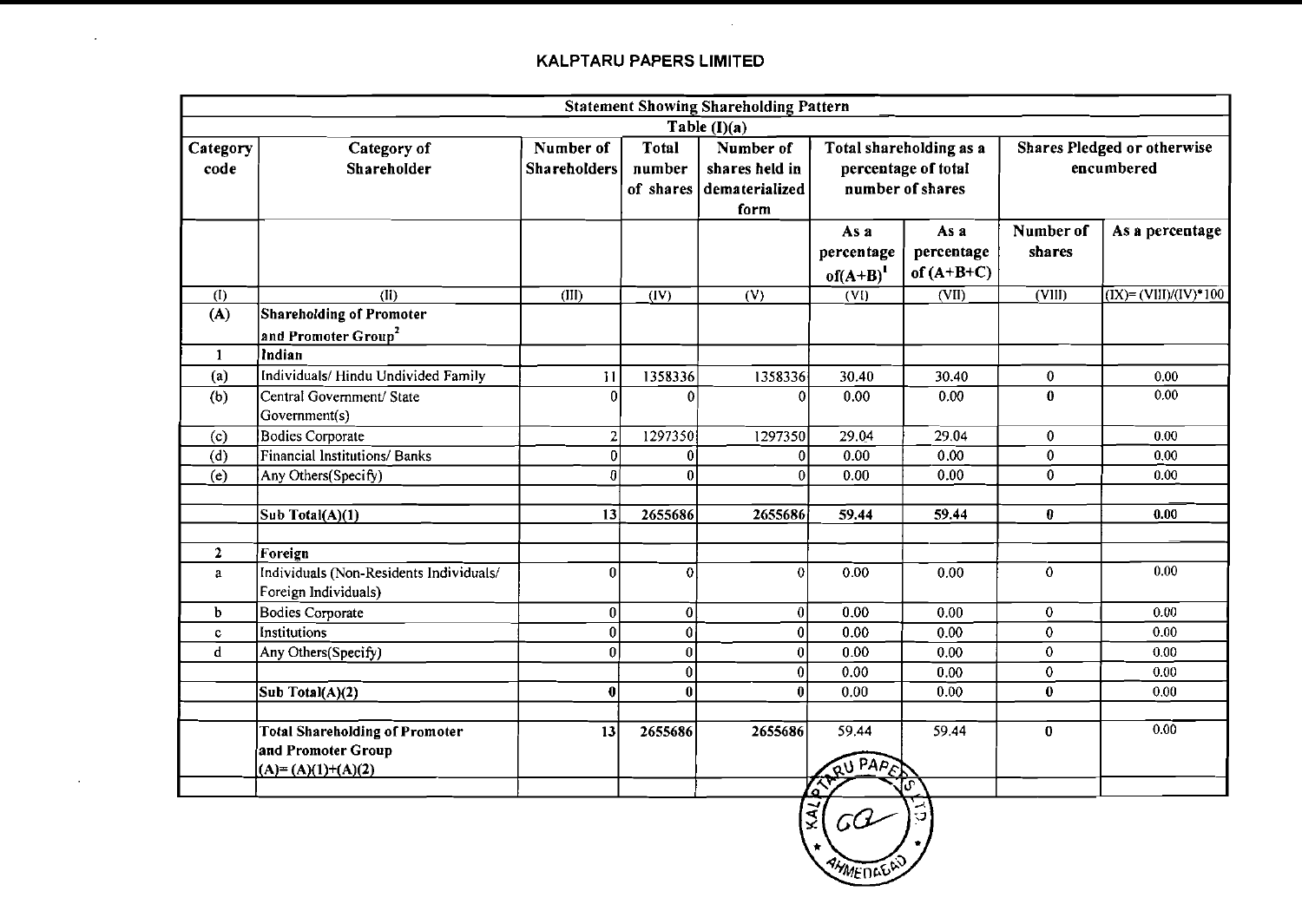|                           | <b>Statement Showing Shareholding Pattern</b>                              |                                  |                        |                             |                |                                                |                            |                                                  |  |  |  |
|---------------------------|----------------------------------------------------------------------------|----------------------------------|------------------------|-----------------------------|----------------|------------------------------------------------|----------------------------|--------------------------------------------------|--|--|--|
|                           |                                                                            |                                  |                        | Table $(I)(a)$              |                |                                                |                            |                                                  |  |  |  |
| Category<br>code          | Category of<br>Shareholder                                                 | Number of<br><b>Shareholders</b> | <b>Total</b><br>number | Number of<br>shares held in |                | Total shareholding as a<br>percentage of total |                            | <b>Shares Pledged or otherwise</b><br>encumbered |  |  |  |
|                           |                                                                            |                                  |                        | of shares dematerialized    |                | number of shares                               |                            |                                                  |  |  |  |
|                           |                                                                            |                                  |                        | form                        |                |                                                |                            |                                                  |  |  |  |
|                           |                                                                            |                                  |                        |                             | As a           | As a                                           | Number of                  | As a percentage                                  |  |  |  |
|                           |                                                                            |                                  |                        |                             | percentage     | percentage                                     | shares                     |                                                  |  |  |  |
|                           |                                                                            |                                  |                        |                             | $of (A+B)^{1}$ | of $(A+B+C)$                                   |                            |                                                  |  |  |  |
| $\overline{(\mathbf{I})}$ | (II)                                                                       | (III)                            | $\overline{(IV)}$      | $\overline{(V)}$            | (VI)           | (VII)                                          | $\overline{\text{(VIII)}}$ | $\overline{(IX)} = (VIII)/(IV)^*100$             |  |  |  |
| (B)                       | <b>Public shareholding</b>                                                 |                                  |                        |                             |                |                                                | N.A.                       | N.A.                                             |  |  |  |
| 1                         | <b>Institutions</b>                                                        |                                  |                        |                             |                |                                                |                            |                                                  |  |  |  |
| (a)                       | Mutual Funds/UTI                                                           | $\mathbf{0}$                     | $\boldsymbol{0}$       | 0                           | 0.00           | 0.00                                           |                            |                                                  |  |  |  |
| (b)                       | Financial Institutions Banks                                               | 0                                | $\boldsymbol{0}$       | 0                           | 0.00           | 0.00                                           |                            |                                                  |  |  |  |
| (c)                       | Central Government/ State Government(s)                                    | $\theta$                         | Ωl                     | $\overline{0}$              | 0.00           | 0.00                                           |                            |                                                  |  |  |  |
|                           |                                                                            |                                  |                        |                             |                |                                                |                            |                                                  |  |  |  |
| (d)                       | Venture Capital Funds                                                      | $\overline{0}$                   | 0                      | 0                           | 0.00           | 0.00                                           |                            |                                                  |  |  |  |
| (e)                       | <b>Insurance Companies</b>                                                 | 0İ                               | $\overline{0}$         | $\overline{0}$              | 0.00           | 0.00                                           |                            |                                                  |  |  |  |
| $\overline{(\textbf{f})}$ | Foreign Institutional Investors                                            | 0                                | 0                      | $\overline{0}$              | 0.00           | $\overline{0.00}$                              |                            |                                                  |  |  |  |
| (g)                       | Foreign Venture Capital Investors                                          | $\overline{0}$                   | 0                      | $\bf{0}$                    | 0.00           | 0.00                                           |                            |                                                  |  |  |  |
| (h)                       | Any Other (specify)                                                        | $\Omega$                         | 0                      | $\bf{0}$                    | 0.00           | 0.00                                           |                            |                                                  |  |  |  |
|                           |                                                                            |                                  |                        |                             |                |                                                |                            |                                                  |  |  |  |
|                           | Sub-Total (B)(1)                                                           | $\theta$                         | 0                      | $\bf{0}$                    | 0.00           | 0.00                                           |                            |                                                  |  |  |  |
|                           |                                                                            |                                  |                        |                             |                |                                                |                            |                                                  |  |  |  |
| B <sub>2</sub>            | Non-institutions                                                           |                                  |                        |                             |                |                                                |                            |                                                  |  |  |  |
| (a)                       | <b>Bodies Corporate</b>                                                    | 60                               | 158943                 | 158043                      | 3.56           | 3.56                                           | N.A.                       | N.A.                                             |  |  |  |
| (b)                       | Individuals                                                                |                                  |                        |                             |                |                                                |                            |                                                  |  |  |  |
| I                         | i. Individual shareholders holding nominal<br>share capital upto Rs.1 lakh | 2049                             | 973810                 | 841910                      | 21.79          | 21.79                                          |                            |                                                  |  |  |  |
| П                         | ii. Individual shareholders holding                                        | 25                               | 633370                 | 619070                      | 14.18          | 14.18                                          |                            |                                                  |  |  |  |
|                           | nominal share capital in excess of Rs. 1                                   |                                  |                        |                             |                |                                                |                            |                                                  |  |  |  |
| (c)                       | Any Other (specify)                                                        |                                  |                        |                             | 0.00           | 0.00                                           |                            |                                                  |  |  |  |
| $(c-i)$                   | <b>Clearing Member</b>                                                     | 7                                | 6006                   | 6006                        | 0.13           | 0.13                                           |                            |                                                  |  |  |  |
| $(c-i)$                   | Non-Resident Indian                                                        | 9                                | 40305                  | 40305                       | 0.90           | 0.90                                           |                            |                                                  |  |  |  |
|                           |                                                                            |                                  |                        |                             |                |                                                | RU PART<br>'o              |                                                  |  |  |  |
|                           | Sub-Total (B)(2)                                                           | 2150                             | 1812434                | 1665334                     | 40.56          | 40.56                                          | ₹                          | ٣                                                |  |  |  |

 $\frac{1}{\sqrt{2}}$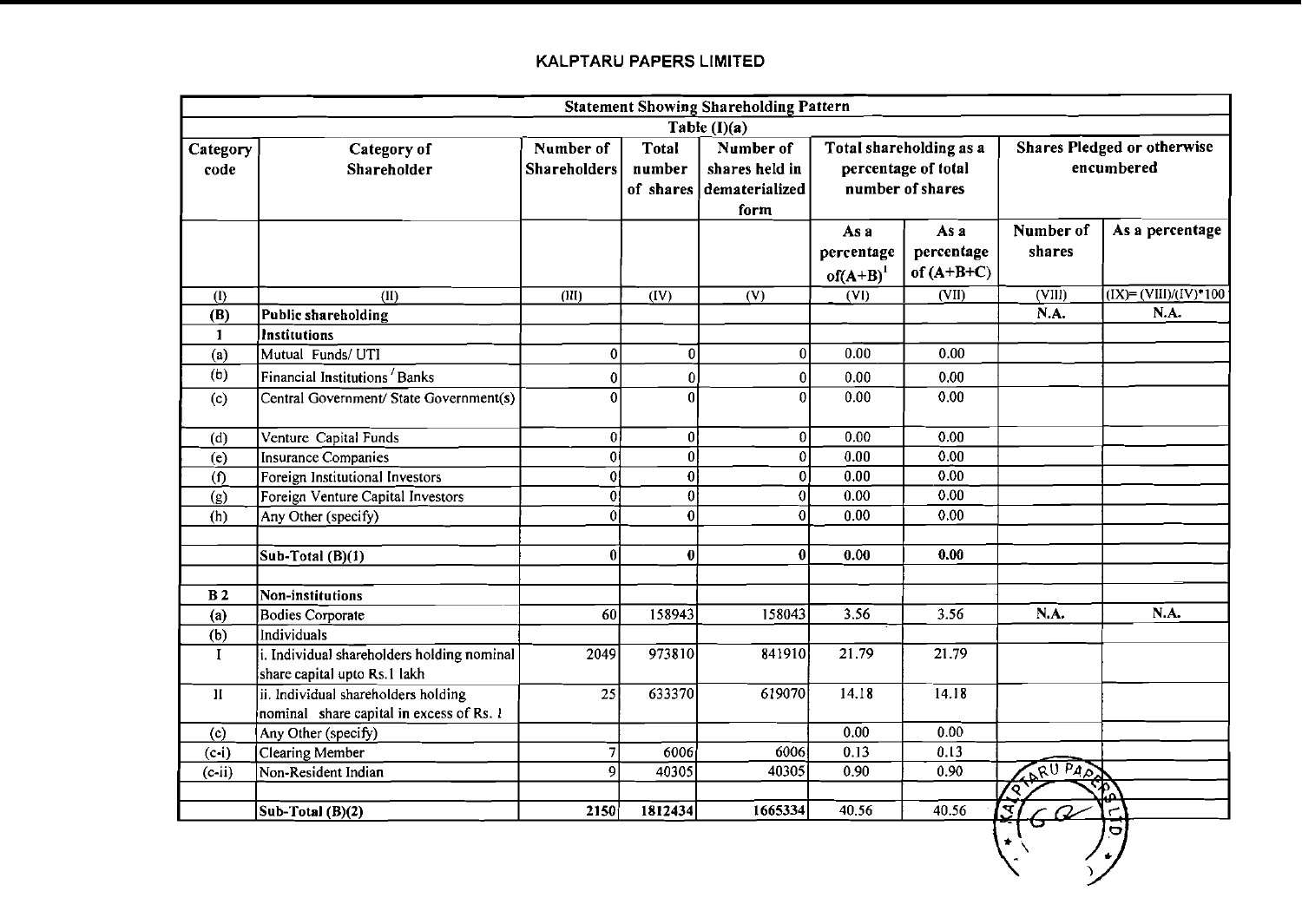|                           |                                                                                        |                                  |                        | <b>Statement Showing Shareholding Pattern</b>                   |                                                                    |                                    |                     |                                                  |
|---------------------------|----------------------------------------------------------------------------------------|----------------------------------|------------------------|-----------------------------------------------------------------|--------------------------------------------------------------------|------------------------------------|---------------------|--------------------------------------------------|
|                           |                                                                                        |                                  |                        | Table $(I)(a)$                                                  |                                                                    |                                    |                     |                                                  |
| Category<br>code          | Category of<br>Shareholder                                                             | Number of<br><b>Shareholders</b> | <b>Total</b><br>number | Number of<br>shares held in<br>of shares dematerialized<br>form | Total shareholding as a<br>percentage of total<br>number of shares |                                    |                     | <b>Shares Pledged or otherwise</b><br>encumbered |
|                           |                                                                                        |                                  |                        |                                                                 | As a<br>percentage<br>$of(A+B)^{1}$                                | As a<br>percentage<br>of $(A+B+C)$ | Number of<br>shares | As a percentage                                  |
| $\overline{(\mathbf{l})}$ | (II)                                                                                   | $\overline{\text{(III)}}$        | (IV)                   | $\overline{(\mathsf{V})}$                                       | (VI)                                                               | (VII)                              | (VIII)              | $(IX) = (VIII)/(IV)*100$                         |
| (B)                       | <b>Total Public Shareholding</b><br>$(B)=(B)(1)+(B)(2)$                                | 2150                             | 1812434                | 1665334                                                         | 40.56                                                              | 40.56                              |                     |                                                  |
|                           | TOTAL $(A)+(B)$                                                                        | 2163                             | 4468120                | 4321020                                                         | 100.00                                                             | 100.00                             |                     |                                                  |
| (C)                       | Shares held by Custodians and against<br>which Depository Receipts have been<br>issued |                                  |                        |                                                                 |                                                                    |                                    |                     |                                                  |
|                           | Promoter and Promoter Group                                                            |                                  | 0                      | $\boldsymbol{0}$                                                | $\bf{0}$                                                           | 0.00                               | $\bf{0}$            | 0.00                                             |
| $\overline{2}$            | Public                                                                                 |                                  | 0                      | $\Omega$                                                        | $\bf 0$                                                            | 0.00                               | 0                   | 0                                                |
|                           | Sub-Total (C)                                                                          |                                  | 0                      | $\mathbf{0}$                                                    | $\bf{0}$                                                           | 0.00                               | 0                   | $\bf{0}$                                         |
|                           | GRAND TOTAL (A)+(B)+(C)                                                                | 2163                             | 4468120                | 4321020                                                         | 100.00                                                             | 100.00                             | RU PADES            | 0.00                                             |

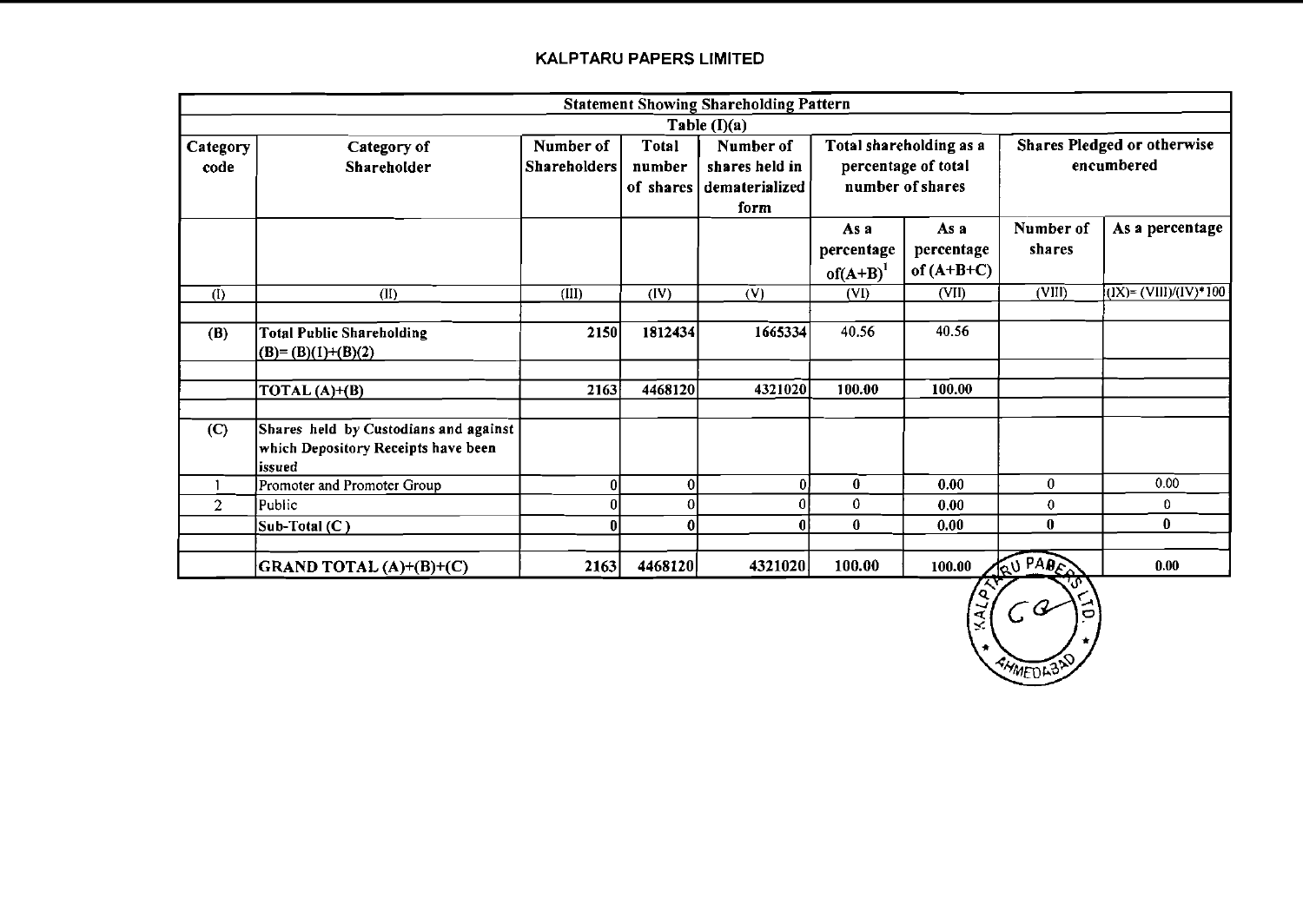#### (1)(b) Statement showing holding of securities (including shares, warrants, convertible securities) of persons belonging to the category "Promoter and Promoter Group"

| Sr.          | Name of the shareholder           |             | <b>Details of Shares held</b>         |              | Encumbered shares (*) |                               |              | Details of warrants | <b>Details of</b>              |                   | <b>Total shares</b>        |
|--------------|-----------------------------------|-------------|---------------------------------------|--------------|-----------------------|-------------------------------|--------------|---------------------|--------------------------------|-------------------|----------------------------|
| No.          |                                   |             |                                       |              |                       |                               |              |                     | convertible<br>securities      |                   | (including                 |
|              |                                   |             | Number of $\vert$ As a % of grand No. |              | As a                  | As a $%$ of                   | Number       | Asa%                | Number                         | As a $%$          | underlying shares          |
|              |                                   | shares held | total<br>(A)                          |              | percentage            | grand total                   | of           | total               | of                             | total             | assuming full              |
|              |                                   |             | $+(B)+(C)$                            |              |                       | $(A)+(B)+(C)$ warrants number |              |                     |                                | converti   number | conversion of              |
|              |                                   |             |                                       |              |                       | of sub-                       | held         | of                  | ble                            | of                |                            |
|              |                                   |             |                                       |              |                       | clause $(I)(a)$               |              | of the              | warrants  securitie   converti | ble               | warrants and               |
|              |                                   |             |                                       |              |                       |                               |              | same                | s<br>held                      | securitie         | convertible                |
|              |                                   |             |                                       |              |                       |                               |              | class               |                                | s                 | securities) as a %         |
|              |                                   |             |                                       |              |                       |                               |              |                     |                                | of the            | of diluted share           |
|              |                                   |             |                                       |              |                       |                               |              |                     |                                | same              |                            |
|              | (11)                              | (III)       | (IV)                                  | $\omega$     | (VI)=(V)/(III)*100    | $($ VIII                      | (VIII)       | (X)                 | $\infty$                       | class<br>(XI)     | capital<br>$(X \parallel)$ |
| $\theta$     | N. N. PAPERS PVT. LTD.            | 750700      | 16.80                                 | $\mathbf{0}$ | 0.00                  | 0.00                          | 0            | 0.00                | 0                              | 0.00              | 0.00                       |
| 2            | KALPTARU FINCAP LIMITED           | 546650      | 12.23                                 | $\mathbf 0$  | 0.00                  | 0.00                          | $\theta$     | 0.00                | $\mathbf{0}$                   | 0.00              | 0.00                       |
| 3            | IJAI KISHAN GUPTA                 | 420670      | 9.41                                  | $\mathbf 0$  | 0.00                  | 0.00                          | 0            | 0.00                | $\bf{0}$                       | 0.00              | 0.00                       |
| 4            | NAVEEN JAI KISHAN GUPTA           | 311820      | 6.98                                  | $\bf{0}$     | 0.00                  | 0.00                          | $\mathbf{0}$ | 0.00                | $\bf{0}$                       | 0.00              | 0.00                       |
| -5           | lusha gupta                       | 209920      | 4.70                                  | 0            | 0.00                  | 0.00                          | 0            | 0.00                | $\bf{0}$                       | 0.00              | 0.00                       |
| 6            | ISAVITA GUPTA                     | 138264      | 3.09                                  | $\mathbf 0$  | 0.00                  | 0.00                          | $\mathbf{0}$ | 0.00                | $\bf{0}$                       | 0.00              | 0.00                       |
|              | RUBY RAJENDRA PATAWARI            | 85478       | 1.91                                  | $\mathbf{0}$ | 0.00                  | 0.00                          | 0            | 0.00                | 0                              | 0.00              | 0.00                       |
| 8            | IJAI KISHAN GUPTA ARPIT GUPTA HUF | 77050       | 1.72                                  | $\mathbf{0}$ | 0.00                  | 0.00                          | 0            | 0.00                | $\mathbf{0}$                   | 0.00              | 0.00                       |
| 9            | JAI KISHAN GUPTA NAVIN GUPTA HUF  | 44850       | 1.00                                  | $\mathbf 0$  | 0.00                  | 0.00                          | 0            | 0.00                | $\mathbf{0}$                   | 0.00              | 0.00                       |
| -10          | ARPIT GUPTA                       | 29134       | 0.65                                  | 0            | 0.00                  | 0.00                          | 0.           | 0.00                | $\mathbf{0}$                   | 0.00              | 0.00                       |
| -11          | JAIKISHAN & SONS HUF              | 15600       | 0.35                                  | $\mathbf 0$  | 0.00                  | 0.00                          | 0            | 0.00                | $\mathbf{0}$                   | 0.00              | 0.00                       |
| 12           | NIMIT NAVEEN GUPTA                | 13000       | 0.29                                  | $\mathbf{0}$ | 0.00                  | 0.00                          | 0            | 0.00                | $\bf{0}$                       | 0.00              | 0.00                       |
| 13           | <b>NAVEEN GUPTA HUF</b>           | 12550       | 0.28                                  | $\bf{0}$     | 0.00                  | 0.00                          | $\mathbf 0$  | 0.00                | $\bf{0}$                       | 0.00              | 0.00                       |
| <b>TOTAL</b> |                                   | 2655686     | 59.44                                 | $\mathbf{0}$ | 0.00                  | 0.00                          | 0            | 0.00                | ≏                              | 0.00              | 0.00                       |

(\*) The term "encumbrance" has the same meaning as assigned to it in regulation 28(3) of the SAST Regulations, 2011



 $\overline{1}$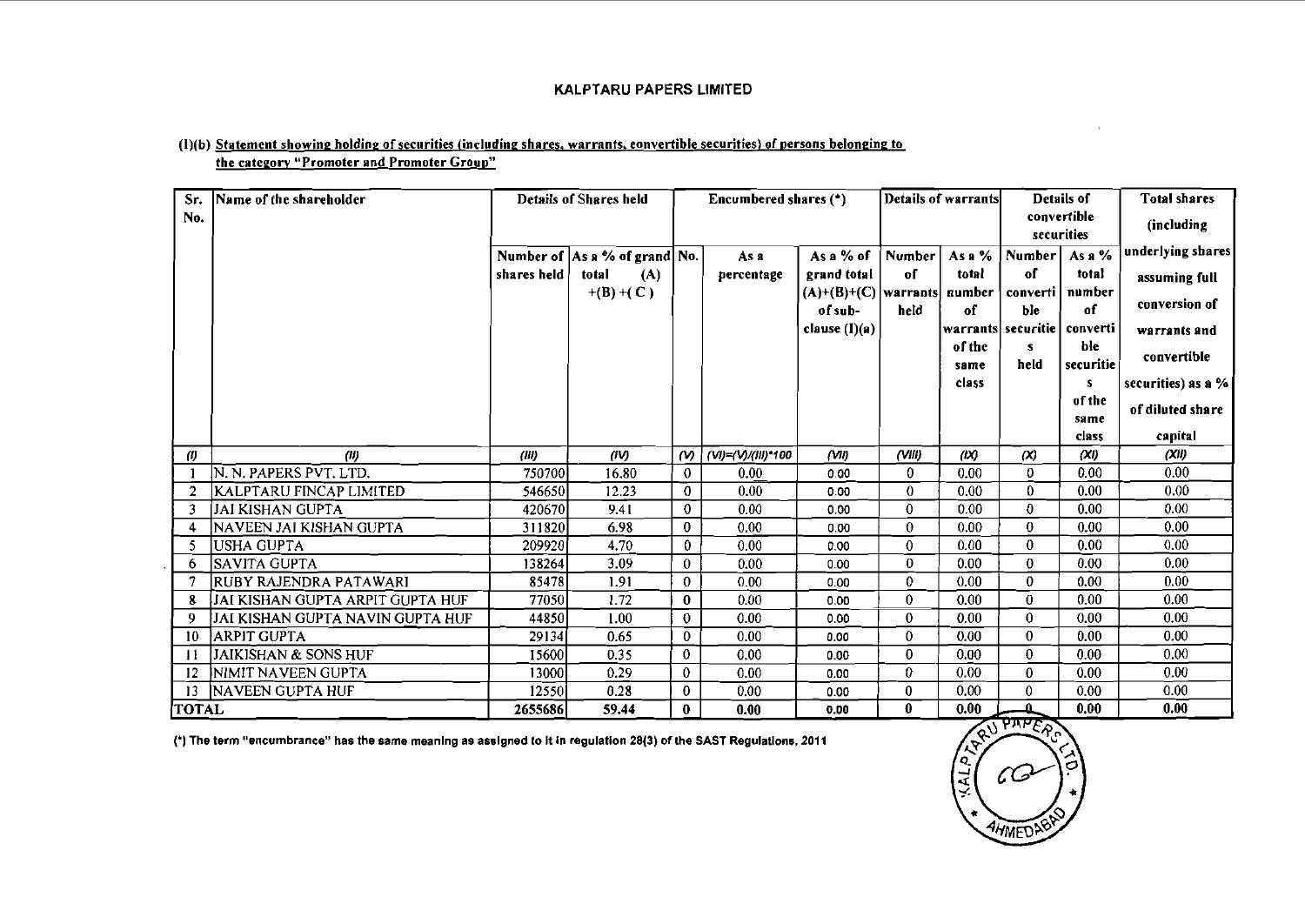# (I)(c)(i) Statement showing holding of securities (including shares, warrants, convertible securities) of persons belonging to the category "Public" and holding more than 1% of the total number of shares

 $\mathbf{v}$ 

 $\bullet$ 

| Sr.<br>No.   | Name of the shareholder | <b>Number</b><br>of shares<br>held | Shares as a<br>percentage of total<br>number of shares<br>{i.e., Grand Total<br>$(A)+(B)+(C)$<br>indicated in<br>Statement at para<br>$(I)(a)$ above} | Number<br>lof<br>held | Details of warrants<br>As a $%$<br>total<br> warrants number of  convertibl number of<br> warrants <br>lof<br>the same<br><b>class</b> | Number<br> of<br>le.<br>securities<br>held | Details of convertible<br>securities<br>$\%$ w.r.t<br> total<br> convertible <br>securities<br>lof<br>the same<br>lclass | <b>Total shares</b><br>(including)<br>underlying<br>shares<br>assuming full<br>conversion of<br>warrants and<br>convertible<br>securities)<br>as a % of diluted<br>share<br>capital |
|--------------|-------------------------|------------------------------------|-------------------------------------------------------------------------------------------------------------------------------------------------------|-----------------------|----------------------------------------------------------------------------------------------------------------------------------------|--------------------------------------------|--------------------------------------------------------------------------------------------------------------------------|-------------------------------------------------------------------------------------------------------------------------------------------------------------------------------------|
|              | AJAY GOENKA             | 67122                              | 1.50                                                                                                                                                  | 0                     | 0.00                                                                                                                                   | $\bf{0}$                                   | 0.00                                                                                                                     | 0.00                                                                                                                                                                                |
| 3            | HEMANG OMPRAKASH MEHTA  | 58000                              | 1.30                                                                                                                                                  | 0                     | 0.00                                                                                                                                   | $\mathbf 0$                                | 0.00                                                                                                                     | 0.00                                                                                                                                                                                |
| 4            | PAWAN GUPTA             | 46000                              | 1.03                                                                                                                                                  | 0                     | 0.00                                                                                                                                   | $\mathbf 0$                                | 0.00                                                                                                                     | 0.00                                                                                                                                                                                |
| <b>TOTAL</b> |                         | 171122                             | 3.83                                                                                                                                                  | 0                     | 0.00                                                                                                                                   | $\mathbf{0}$                               | 0.00                                                                                                                     | 0.00                                                                                                                                                                                |

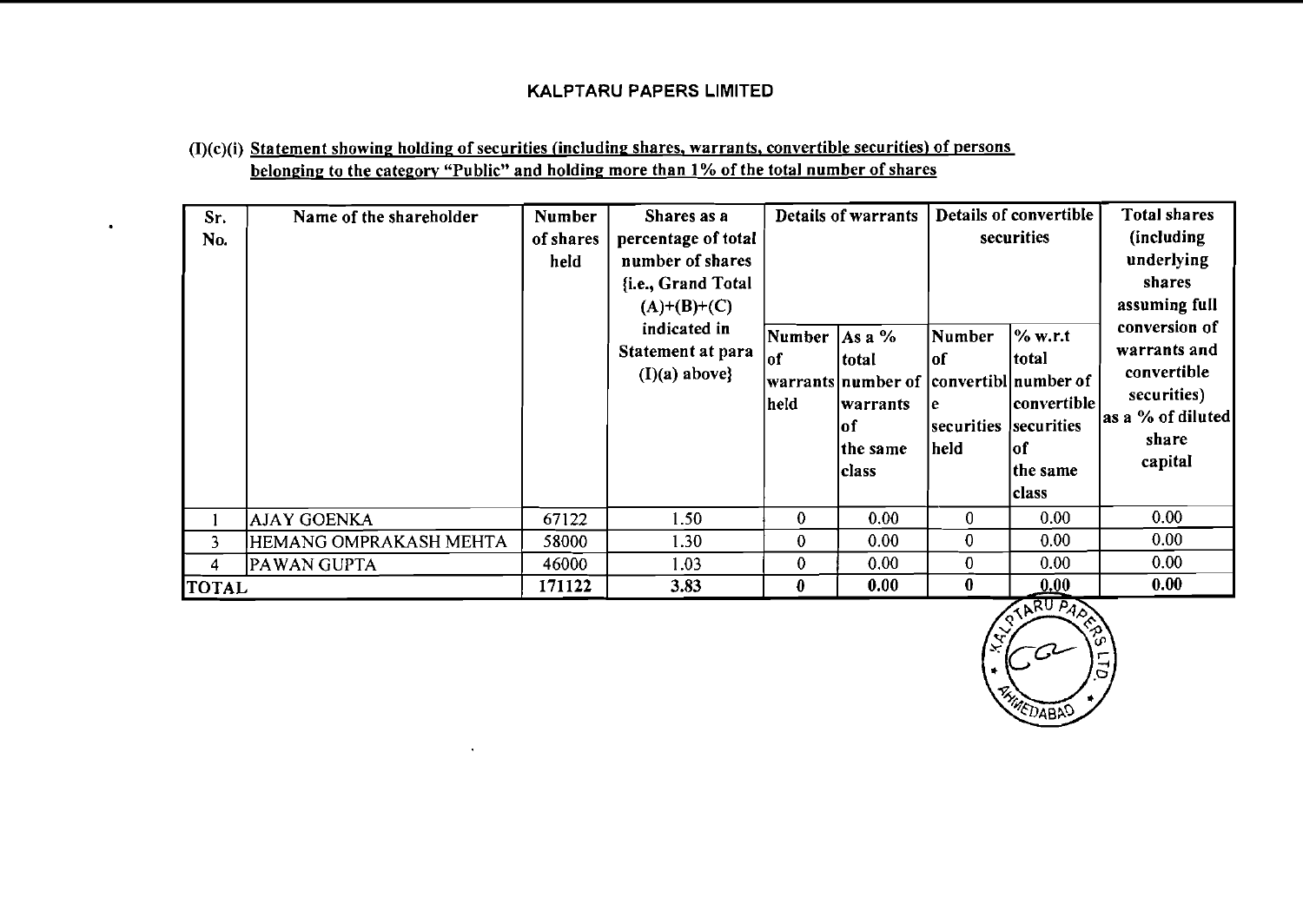# (I)(c)(ii) Statement showing holding of securities (including shares, warrants, convertible securities) of persons (together with PAC) belonging to the category "Public" and holding more than 5% of the total number of shares of the company

| Sr.<br>No.   | Name(s) of the<br>shareholder(s) and<br>the Persons Acting in<br>Concert (PAC) with<br>them | <b>Number</b><br>of shares | Shares as a<br>percentage of<br>total number of<br>shares<br>{i.e., Grand Total<br>$ (A)+(B)+(C)$ indicated | Details of warrants      |                                                                         |                                   | Details of convertible<br>securities                                               | <b>Total shares</b><br>(including<br>underlying<br>shares<br>assuming full<br>conversion of |
|--------------|---------------------------------------------------------------------------------------------|----------------------------|-------------------------------------------------------------------------------------------------------------|--------------------------|-------------------------------------------------------------------------|-----------------------------------|------------------------------------------------------------------------------------|---------------------------------------------------------------------------------------------|
|              |                                                                                             |                            | in<br>Statement at para<br>(I)(a)<br>above}                                                                 | Number<br>of<br>warrants | As a % total Number of<br>number of<br>warrants of<br>the<br>same class | convertible<br>securities<br>held | % w.r.t<br>total<br>number of<br>convertible<br>securities<br>of the same<br>class | warrants and<br>convertible<br>securities) as a<br>% of diluted<br>share capital            |
|              | Nil                                                                                         | $\mathbf{0}$               | 0.00                                                                                                        | $\bf{0}$                 | 0.00                                                                    | 0                                 | 0.00                                                                               | 0.00                                                                                        |
|              |                                                                                             |                            |                                                                                                             |                          |                                                                         |                                   |                                                                                    |                                                                                             |
| <b>TOTAL</b> |                                                                                             | $\bf{0}$                   | 0.00                                                                                                        | $\bf{0}$                 | 0.00                                                                    | $\bf{0}$                          | $\mathbf{0.00}$                                                                    | 0.00                                                                                        |

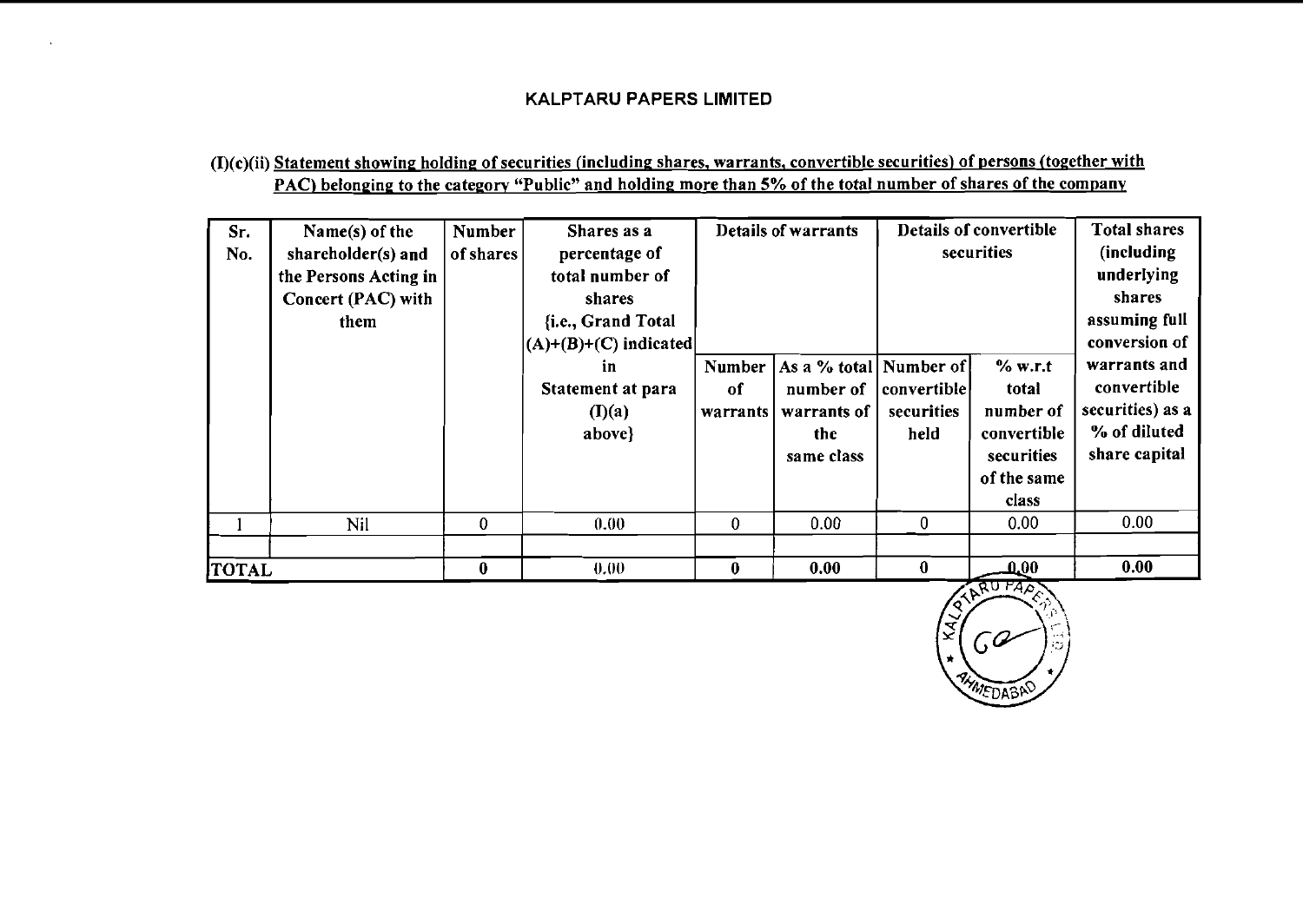## **(I)(d) Statement showine details of locked-in shares**

 $\alpha$ 

 $\ddot{\phantom{a}}$ 

| Sr.<br>No.   |     | Name of the shareholder Number of locked-in shares Locked-in shares as a percentage of total<br>number of shares {i.e., Grand Total<br>$(A)+(B)+(C)$ indicated in Statement at<br>$ para (I)(a) above\}$ |
|--------------|-----|----------------------------------------------------------------------------------------------------------------------------------------------------------------------------------------------------------|
|              | Nil | 0.00                                                                                                                                                                                                     |
|              |     |                                                                                                                                                                                                          |
| <b>TOTAL</b> |     | 0.00                                                                                                                                                                                                     |



 $\sim$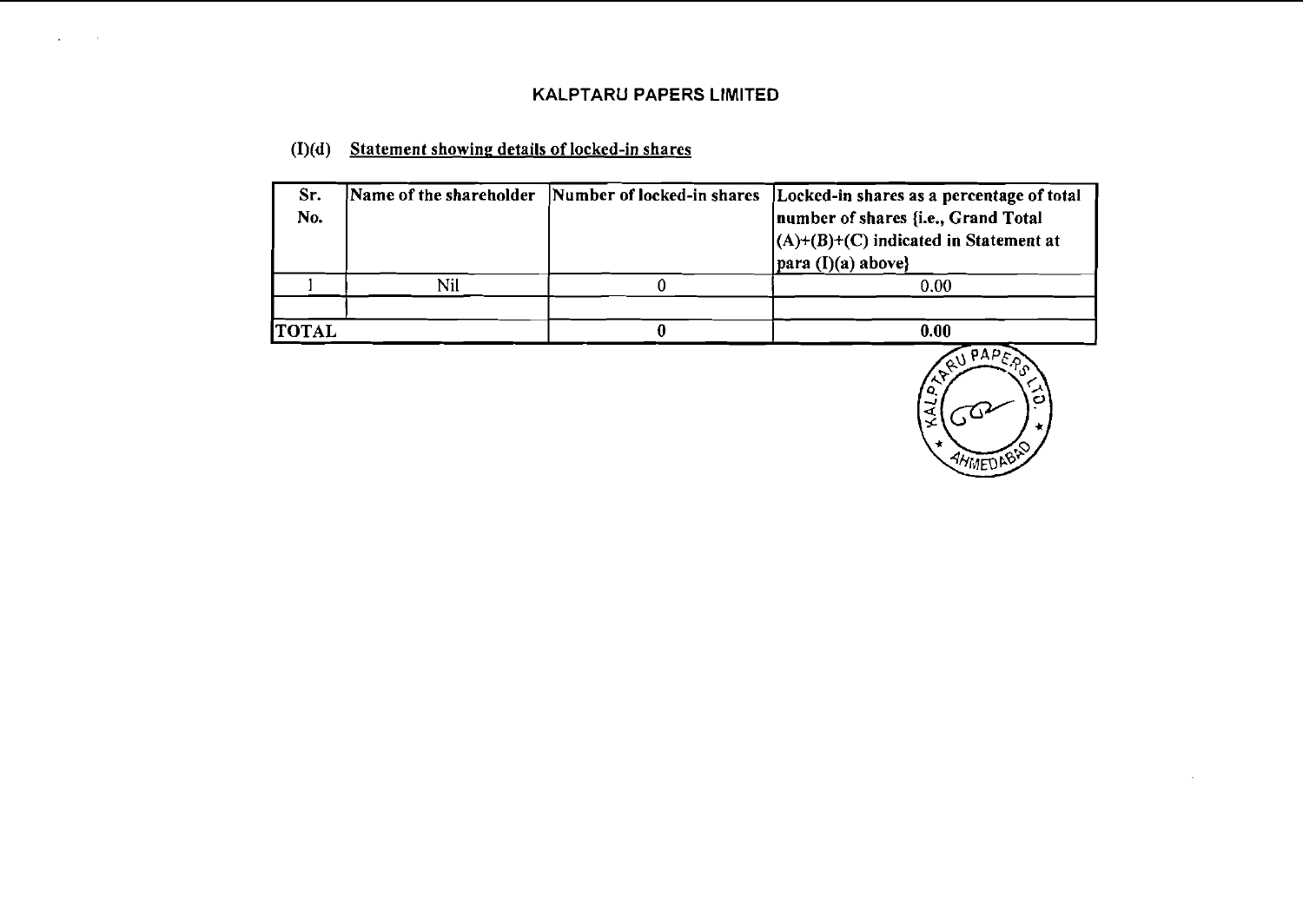(II)(a) Statement showing details of Depository Receipts (DRs).

| Sr.<br>No.   | Type of outstanding DR Number of outstanding Number of shares<br>(ADRs, GDRs, SDRs,<br>etc.) | <b>DRs</b> | DRs | Shares underlying outstanding DRs as a<br>underlying outstanding percentage of total number of shares<br>$\left  \{i.e., Grand Total (A)+(B)+(C) indicated \right  \}$<br>$\ln$ Statement at para (I)(a) above} |
|--------------|----------------------------------------------------------------------------------------------|------------|-----|-----------------------------------------------------------------------------------------------------------------------------------------------------------------------------------------------------------------|
|              | Nil                                                                                          |            |     | 0.00                                                                                                                                                                                                            |
|              |                                                                                              |            |     |                                                                                                                                                                                                                 |
| <b>TOTAL</b> |                                                                                              |            |     | 0.00                                                                                                                                                                                                            |

 $\alpha$ ural WEDRY